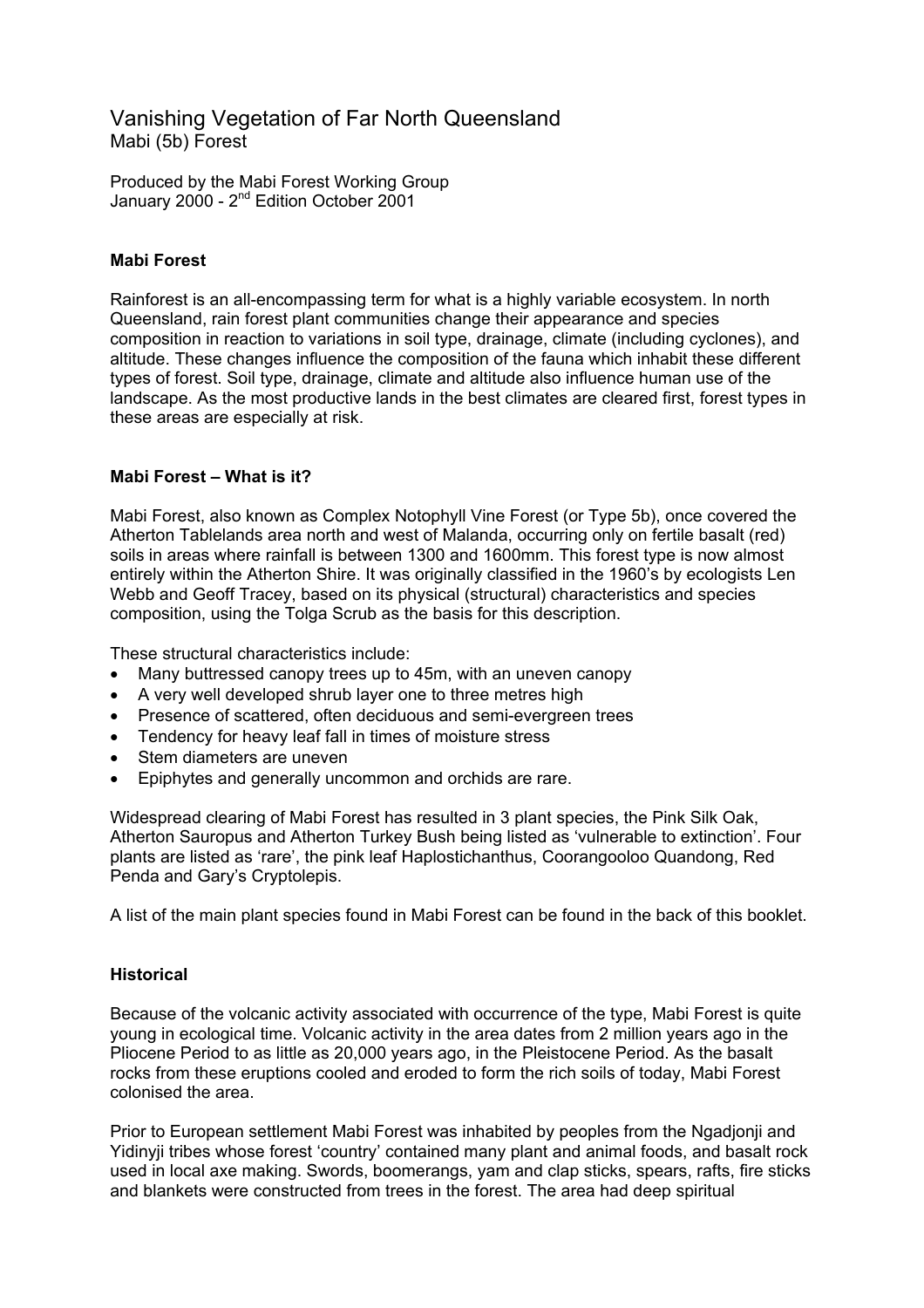significance for these tribes whose oral legends include stories of the eruption of volcanoes such as the twin vents at Hallorans Hill and Bones Knob, between which the towns of Atherton is located. Black Bean, Black Pine and Hairy Walnut fruits were detoxified to provide the basic starch foods utilised by humans throughout the world. Names of the towns of Yungaburra (janggaburru) and Kairi (giri) are taken from the Yidinyji language.

Europeans appeared soon after Dalrymple's 1873 expedition, and began logging the forest, firstly for Red Cedar and then other prized timbers such as Black Bean, Northern Silver Ash, White Beech and Kauri Pine. By 1900 Red Cedar accounted for 75% of Queensland's total export earnings and such was the concern for the depletion of the Red Cedar resource, Cedar seedlings were dug up from Tolga Scrub and re-planted at Wongabel State Forest. Many of these seedlings are now large, well established trees.

Following the removal of the quality timber from their selections, new settlers began clearing and burning the forest for agriculture. Successful dairying, maize and tobacco farms were established and many Chinese people commenced market gardening on the rich, well drained soils. Post World War 1, soldier settlement schemes introduced many more dairy farmers and by the 1930's, a large percentage of Mabi Forest had been cleared. Agricultural pursuits continue strongly today, traditional maize, peanuts and potato crops now supplemented by sugar cane, fruit/ nut crops and ti-tree.

## **Fauna**

Mabi Forest draws its name form the local aboriginal name for Lumholtz's Tree-Kangaroo (mabi or mapi), one of the most common large mammals in this forest type. Predominantly a leaf eater, this rare species is most abundant on the Atherton Tablelands where it is restricted to rainforests and adjacent wet sclerophyll (Eucalyptus) forest. This abundance is most likely related to climate, and the relatively high nutritional value of plant foliage in forests growing on these very fertile soils.

Other rare or threatened Mabi Forest mammals include the Large-Eared Horseshoe Bat, the Diadem Leaf Nosed Bat and the Green Ringtail Possum. The Musky Rat-kangaroo is now extinct within Mabi Forest.

There are 114 species of birds known to reside, nest or forage in Mabi Forest with the largest concentration at Wongabel State Forest. Twelve of the thirteen bird species occurring only in the Wet Tropics region are found in Mabi Forest including the Tooth-billed Bowerbird, Victoria's Riflebird, Atherton Scrubwren, Chowchilla and Lesser Sooty Owl. Many Mabi Forest birds play key roles in seed dispersal and pollination, as do the Spectacled and Little Red Flying-foxes which also use Mabi Forest. Whilst there is an exceptional diversity of birds within this forest type, Chowchillas are now found only in the block at Wongabel, and the Southern Cassowary is now extinct within Mabi Forest.

A variety of reptiles and amphibians have been recorded from Mabi Forests including the primitie, dinosaur like Boyd's Forest Dragon. This species is also restricted to the Wet Tropics.

Lists of mammals, birds, reptiles and amphibians recorded from Mabi Forest can be found at the back of this publication.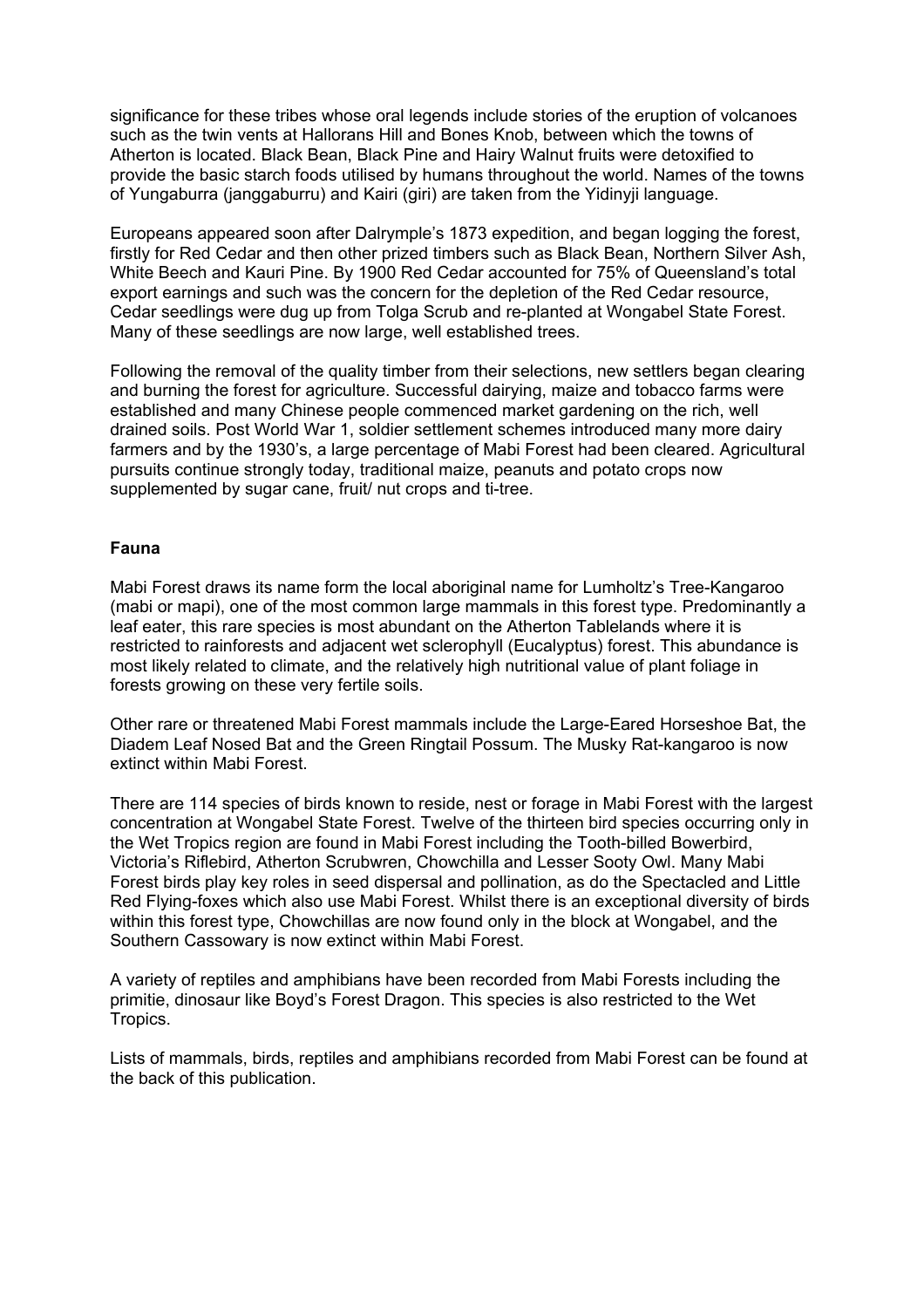### **Current Situation**

Since European settlement, Mabi Forest has been extensively cleared and fragmented and now only around 2% of the original forest remains. The largest fragments exist at, and adjacent to, Curtain Fig and Wongabel State Forest, Hallorans Hill Conservation Park, Picnic Crossing and Tolga Scrub Reserves, with smaller remnant patches on agricultural land. These remnants suffer from invasion by feral and domestic animals, weeds, and the effects of isolation. Weeds are an especially serious threat and aggressive garden escapees such as Turbina and Madiera vines, Japanese Sunflower and Anzac Weed commonly choke forest blocks are subject to edge effects and changes in the forest microclimate, which can have damaging effects on native flora and fauna.

Clearing and fragmentation has had serious consequences. The Southern Cassowary and Musky Rat Kangaroo played important roles in seed dispersal and the long-term effects of their loss are unknown. The isolation faced by many remnants restricts the ability of birds and mammals to undertake seed dispersal and pollination and many seeds are either not dispersed or are eaten by native and introduced seed predators such as the Black Rat. With so much of the original forest and its inhabitants gone, this is likely to have serious long-term implication for the genetic variability of some species, and their long-term ability to resist extinction in all but the largest reserves. Considering these large reserves total only 540ha (around the size of 5 local beef properties), with only five hectares in National Park, the future of this ecosystem is in doubt.

Because less then 2% of the original Mabi Forest remains it has been classified as an "endangered" plant community by the Environmental Protection Agency (EPA) / Queensland Parks and Wildlife Service (QPWS).

### **Rescue Actions**

Existing remnants are 'repair manuals' providing important clues about the original ecosystem and are a focal point to start the rescue process, providing both a seed source and the dispersers (birds, mammals) to move these seeds around the landscape. Expanding remnants builds more forest and is an ideal way to establish buffers and reduce edge effects. Connecting isolated remnants with continuous corridors or 'stepping stones' provides additional fauna habitat, and more cover for juveniles to disperse and establish new territories.

Weed control in and around existing fragments is very important and is an ideal way to promote the natural recovery of a vegetation remnant and expand the area of Mabi Forest. Once weeds have been eradicated some areas may be able to naturally regenerate, however weeds must be regularly controlled or re-invasion will occur. Rehabilitation by replanting herbs, trees and shrubs offers the opportunity to reverse a number of the effects of clearing and fragmentation. A list of Mabi Forest species suitable for use in rehabilitation plantings is available in "Repairing the Rainforest – Theory and Practice of Rainforest Reestablishment in north Queensland's Wet Tropics" available from the Wet Tropics Management Authority. Information about weed control and revegetation techniques is available from offices of the Queensland Parks and Wildlife Service and Department of Natural Resources listed below.

Management of existing Mabi Forest and securing its long-term future requires a cooperative effort between government agencies, landholders, indigenous people and the community. Remnant protection and the establishment of corridors and stepping stones on private land means a joint commitment by many parties. Participation in the process is essential if the long-term future of Mabi Forest is to be assured.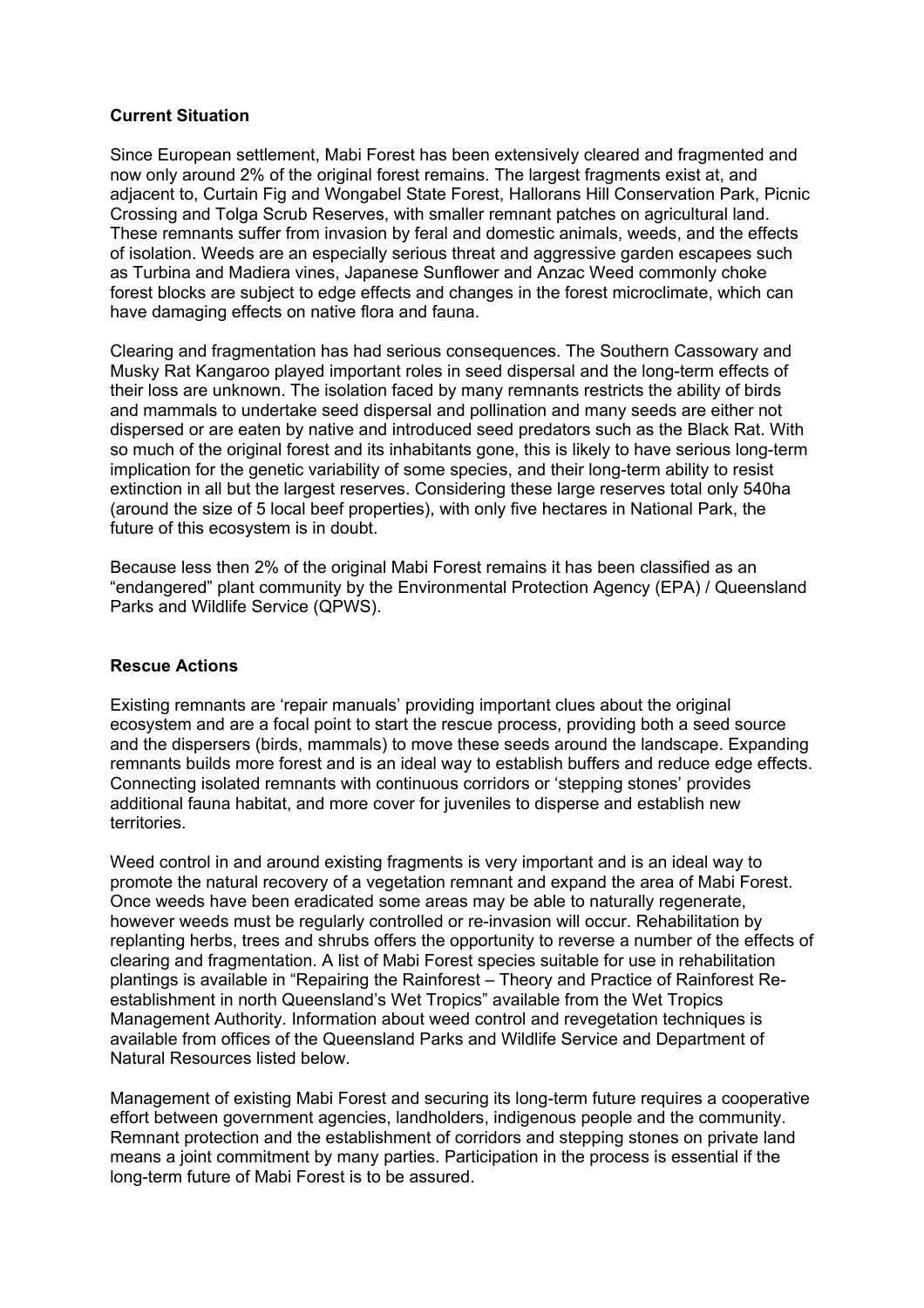### **What can you do?**

You can assist by getting involved in the recovery of Mabi Forest.

- Don't dump garden refuse on the edges of Mabi remnants.
- Talk to your local, State and Federal representatives about more resources to assist in Mabi Forest recovery.
- Talk to friends and neighbours who may have Mabi remnants on their properties.
- Consider joining a Landcare or Community Nature Conservation group such as TREAT (Trees for the Evelyn and Atherton Tablelands Inc.) or the Tree Kangaroo and Mammal Group (TKMG Inc).
- Visit Mabi Forest and learn more about what makes it so different, and so vulnerable.

### **Mabi Forest Plant List**

#### **Emergent / Canopy Trees**

Red Tulip Oak **Argyrodendron peralatum** Black Bean Castanospermum australe Floppy-leaf Ash Flindersia schottiana Red Cedar **Toona** ciliata Small Leaf Fig Ficus obliqua Superb Fig Ficus superba Flame Silky Oak Alloxylon flammeum Silver Quandong Elaeocarpus angustifolius Milky Pine **Alstonia scholaris** Boonjie Tulip Oak Argyrodendron sp. Queensland Vitex Viticipremna queenslandica

### **Canopy Trees**

Fraser's Fig Ficus fraseri Brown Bollywood Litsea leefeana Pink Poplar **Euroschinus falcata** Damson Terminalia sericocarpa White Cedar **Melia** azedarach Northern Rose Walnut Endiandra cowleyana Silky Celtis **Celtis** Celtis paniculata Incensewood Anthocarapa nitidula Yellow Mahogany Dysoxylum parasiticum Flame Kurrajong Brachychiton acerifolius

### **Subcanopy Trees**

Lemon Aspen **Acronychia** acidula Bumpy Satinash Syzygium cormiflorum Velvet Leaf Bollywood Neolitsea dealbata Brass's Bolloywood Neolitsea brassii

Rockingham Candlenut Aleurites rockinghamensis<br>Queensland Maple Flindersia brayleyana Flindersia brayleyana Northern Laurel Cryptocarya hypospodia Coorangooloo Quandong Elaeocarpus coorangooloo Northern Tamarind Diploglottis diphyllostegia Trumpet Satinash Acmenosperma claviflorum

Brown Tamarind Castanospora alphandii Grey Handlewood Apananthe philippinensis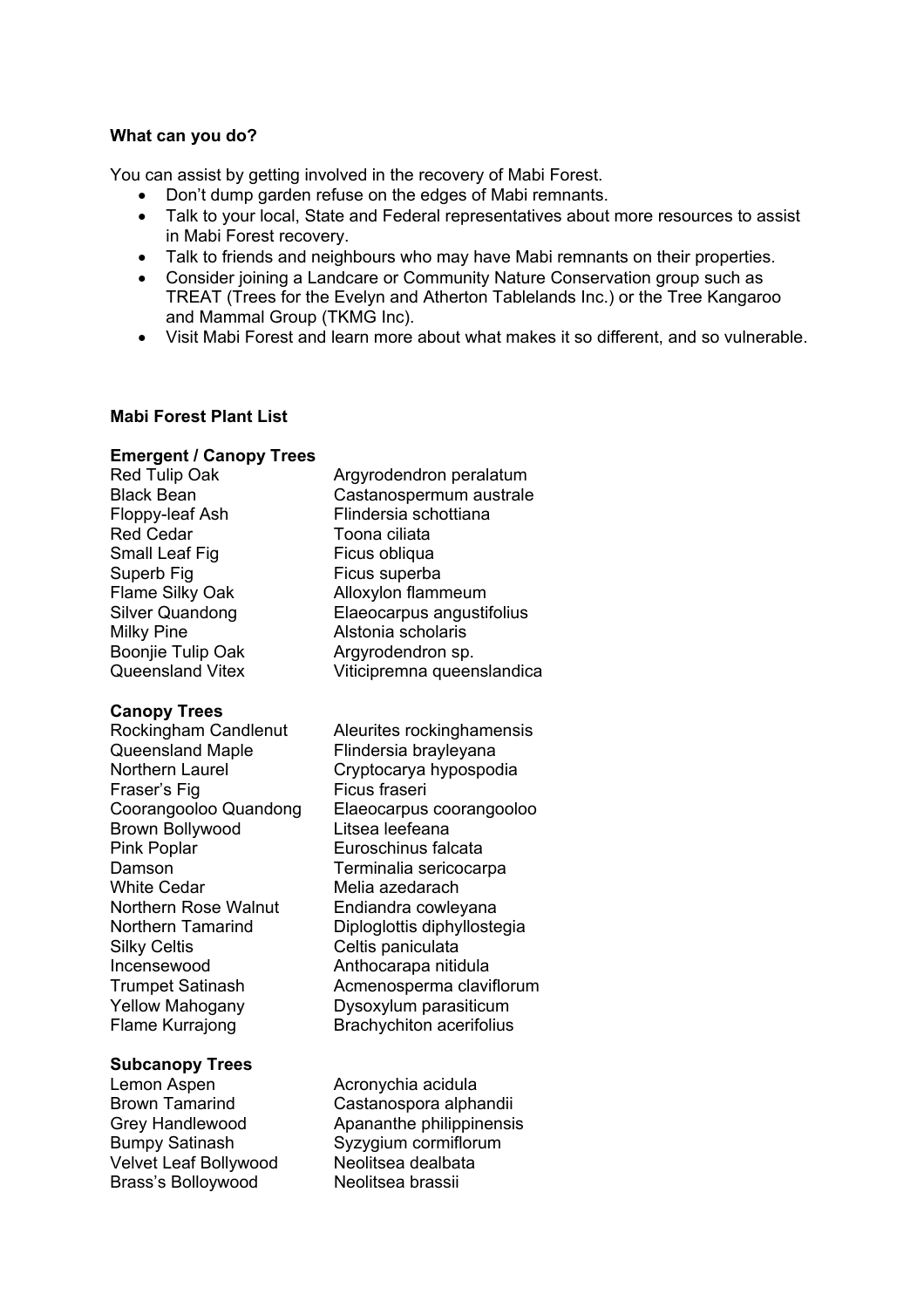Australian Nutmeg Myristica insipida Hairy Walnut **Endiandra insignis** Bujarra **Aglaia sapindina** 

### **Understorey Trees**

Rusty Bujarra **Aglaia** tomentosa Atherton Lignum **Austromyrtus sp.** Hill's Lignum **Austromyrtus hillii** Septic Fig **Figure 1** Ficus septica

Murray's Laurel Cryptocarya murrayi Mackinnon's Laurel Cryptocarya mackinnoniana

Red Boat Tree Neisosperma poweri Iron Malletwood Rhodamnia sessiliflora Bitter Seed Fontainea Fontainea picrosperma Cherry Beech Ternstroemia cherryi Finger Cherry Rhodomyrtus macrocarpa Scented Phaleria **Phaleria** Phaleria clerodendron

#### **Shrub and Scrambling Vine Layer**

Atherton Turkey Bush *Hodgkinsonia frutescens* Papuan Dichapetalum *Dichapetalum papuanum* Dwarf Phaleria *Phaleria octandra* Moluccan Codiaeum *Codiaeum variegatum* var *moluccanum* Atherton Sauropus *Sauropus macranthus* Green Mackinlaya *Macklinlaya macrosciadea* Fish Tail Lawyer Vine *Calamus caryotoides*

### **Large Lianes**

Native Grape *Cissus antarctica* Silver Hair Cayratia *Cayratia saponaria* Millaa MiIlaa Vine *Elaeagnus triflora* Bentham's Tylophora *Tylophora benthamii* Brown Sugar Vine *Melodinus australis*

### **Slender Vines**

Malaisia Vine *Malaisia scandens*  Gray's Cryptolepis Cryptolepis grayi Fish Tail Lawyer Vine *Calamus caryotoides* Shiny Barbwire Vine *Smilax calophylla* 

### **Groundferns**

Rough Maidenhair Fern *Adiantum hispidulum*  Dwarf Sickle Fern *Pallaea falcata* var *nana* 

# **Orchids**

Broadleaf Ground Orchid *Malaxis Iatifolia* 

Black's Bloodvine *Austrosteenisia blackii* Papuan Dichapetalum *Dichapetalum papuanum* New Holland Pepper *Piper novae-hollandiae* Cockspur Vine *Maclura cochinchinensis*

New Mitre Vine *Neoalsomitra trifoliolata*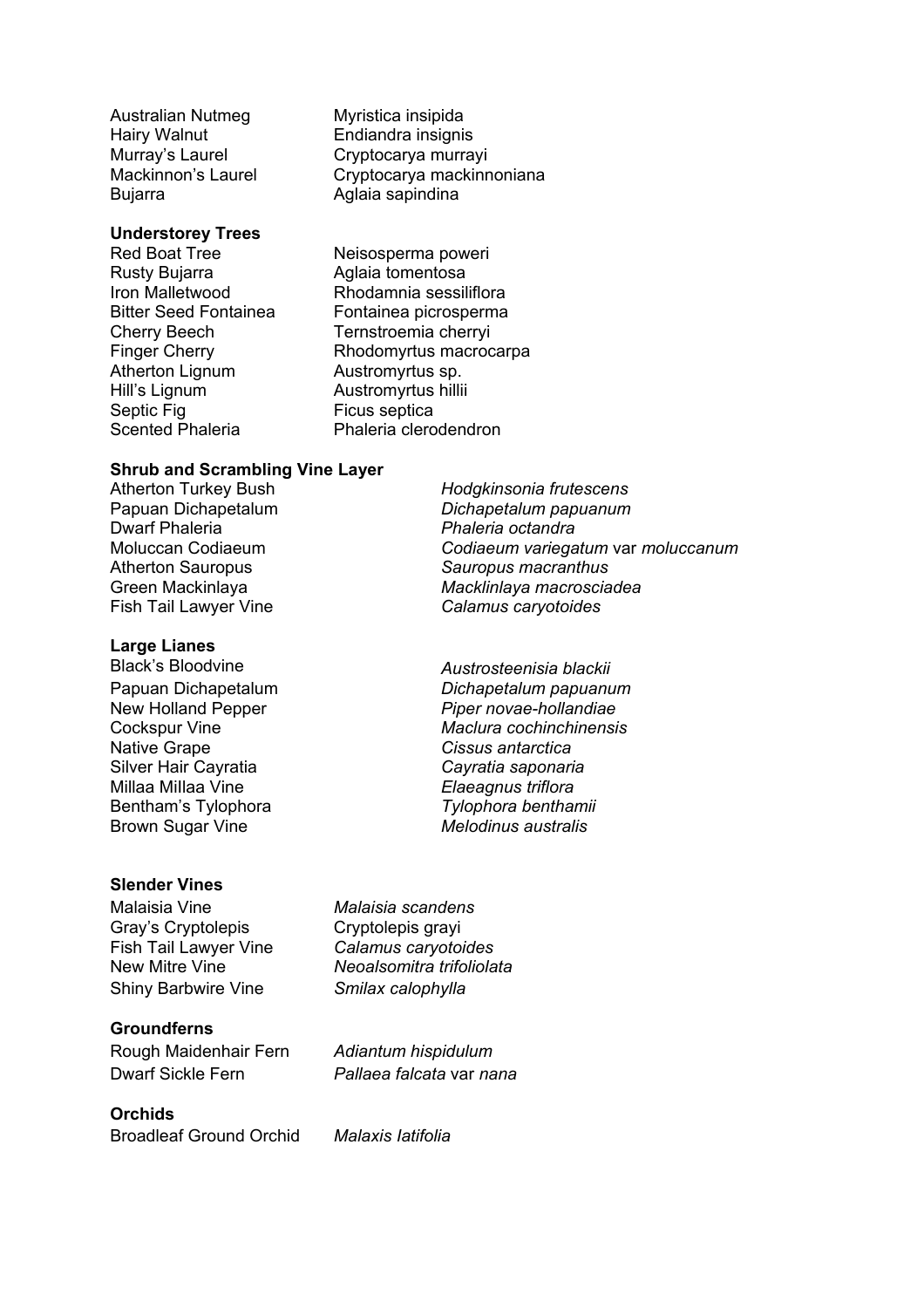### **Herbs**

- Cunjevoi *Allocasia brisbanensis* Blue Ginger *Alpinia caerulea* Modest Ginger *Alpinia modesta* Large Leaf Pollia *Pollia macrophylla* Crispate Pollia *Pollia crispata* Gympie Stinging Bush *Dendrocnide moroides* Cordate Stinging Bush *Dendrocnide cordata* Tropical Stinging Nettle *Urtica incisa* Mirus Sedge *Cyperus misus* Burmann's Rainforest Grass *Oplismenus burmanii*  Long Leaf Rainforest Grass *Oplismenus aemulus* Pointed Leaf Rainforest Grass *Cyrtococcum oxyphyllum* Floor Flower *Pseuderanthemum variabile*
- Hairy Leaf Rainforest Grass *Oplismenus hirtellus sp hirtellus*

Asplenium australasicum Platycerium bifurcatum Platycerium superbum

Drynaria rigidula

## **Epiphytes**

| Keeled Crow's Nest Fern |  |
|-------------------------|--|
| Elkhorn Fern            |  |
| Staghorn Fern           |  |
| <b>Basket Fern</b>      |  |

## **Pioneer Species**

Philippine Kamala *Mallotus philippensis* White Cedar *Melia azedarach* Velvet Leaf Bollywood *Neolitsea dealbata* Brass's Bollywood *Neolitsea brassii* Wooly Kamala *Mallotus mollissimus* Tye Bush *Wikstroemia indica* Glossy Leaf Breynia *Breynia stipitata*

# **Riparian Mabi Forest**

| Many above mentioned species |
|------------------------------|
| Agathis robusta              |
| Mischocarpus lachnocarpus    |
| Acmena smithii               |
| Syzygium australe            |
| Ficus congesta               |
| Callistemon viminalis        |
|                              |

## **Mabi Forest Mammal List**

**Monotremes** 

Short-beaked Echidna Tachyglossus aculeatus

# **Marsupials Dasyurids**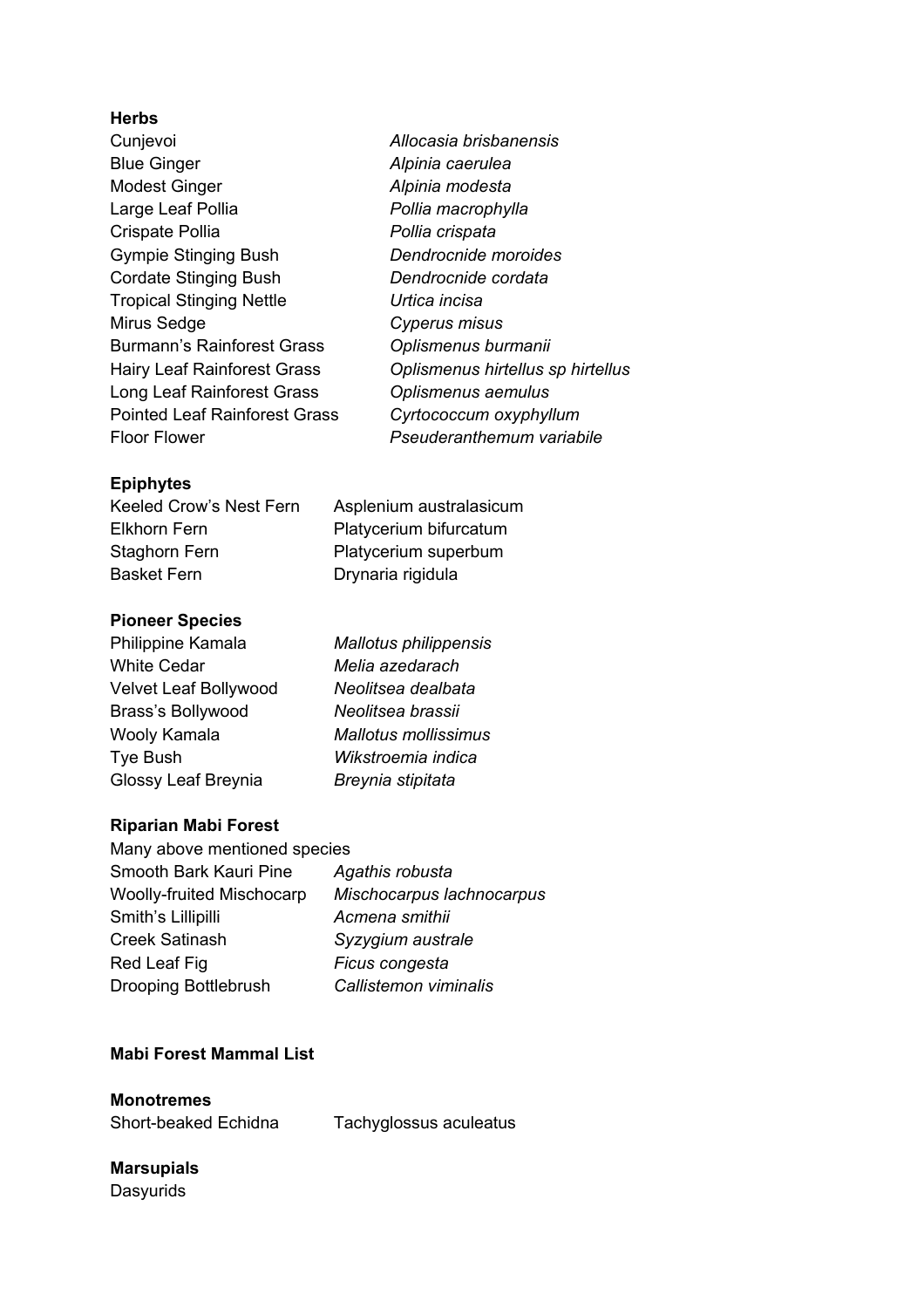Yellow-footed Antechinus Antechinus flavipes

**Bandicoots** Long-nosed Bandicoot Perameles nasuta Northern Brown Bandicoot Isoodon macrourus

Possums Coppery Brushtail Possum Trichosurus vulpecula Striped Possum Dactylopsila trivirgata Green Ringtail Possum Pseudochirops archeri Lemuroid Ringtail Hemibelideus lemuroides Herbert River Ringtail Pseudochirulus herbertensis

**Macropods** Musky Rat-kangaroo Hypsiprymnodon moschatus Lumholtz's Tree-kangaroo Dendrolagus lumholtzi Red-legged Pademelon Thylogale stigmatica

Placentals Rodents Water Rat **Hydromys chrysogaster** Fawn-footed Melomys Melomys cervinipes Bush Rat **Rattus** Fuscipes Cape York Rat Rattus leucopus Giant White-tailed Rat Uromys caudimaculatus Black Rat **Rattus** Rattus rattus Canefield Rat Rattus sordidus

#### **Bats**

Little Red Flying-fox Pteropus scapulatus Spectacled Flying-fox Pteropus conspicillatus Common Bentwing-bat Miniopterus schreibersii Little Bentwing-bat Miniopterus australis Northern Long-eared Bat Nyctophilus bifax

### **Mabi Forest Bird List**

Southern Cassowary ✪ Shining Bronze-Cuckoo Australian Brush-turkey Little Bronze-Cuckoo Orange-footed Scrubfowl Common Koel Pacific Baza **Channel-billed Cuckoo** Square-tailed Kite **Rufous Owl** Rufous Owl Black Kite **Black Kite** Barking Owl Whistling Kite **Southern Boobook** Southern Boobook

Grey Goshawk Collared Sparrowhawk **Barn Owl** Wedge-tailed Eagle Tawny Frog mouth Australian Hobby **Papuan Frogmouth** 

Brown Goshawk Lesser Sooty Owl ◆<br>Grev Goshawk Lesser Sooty Owl ◆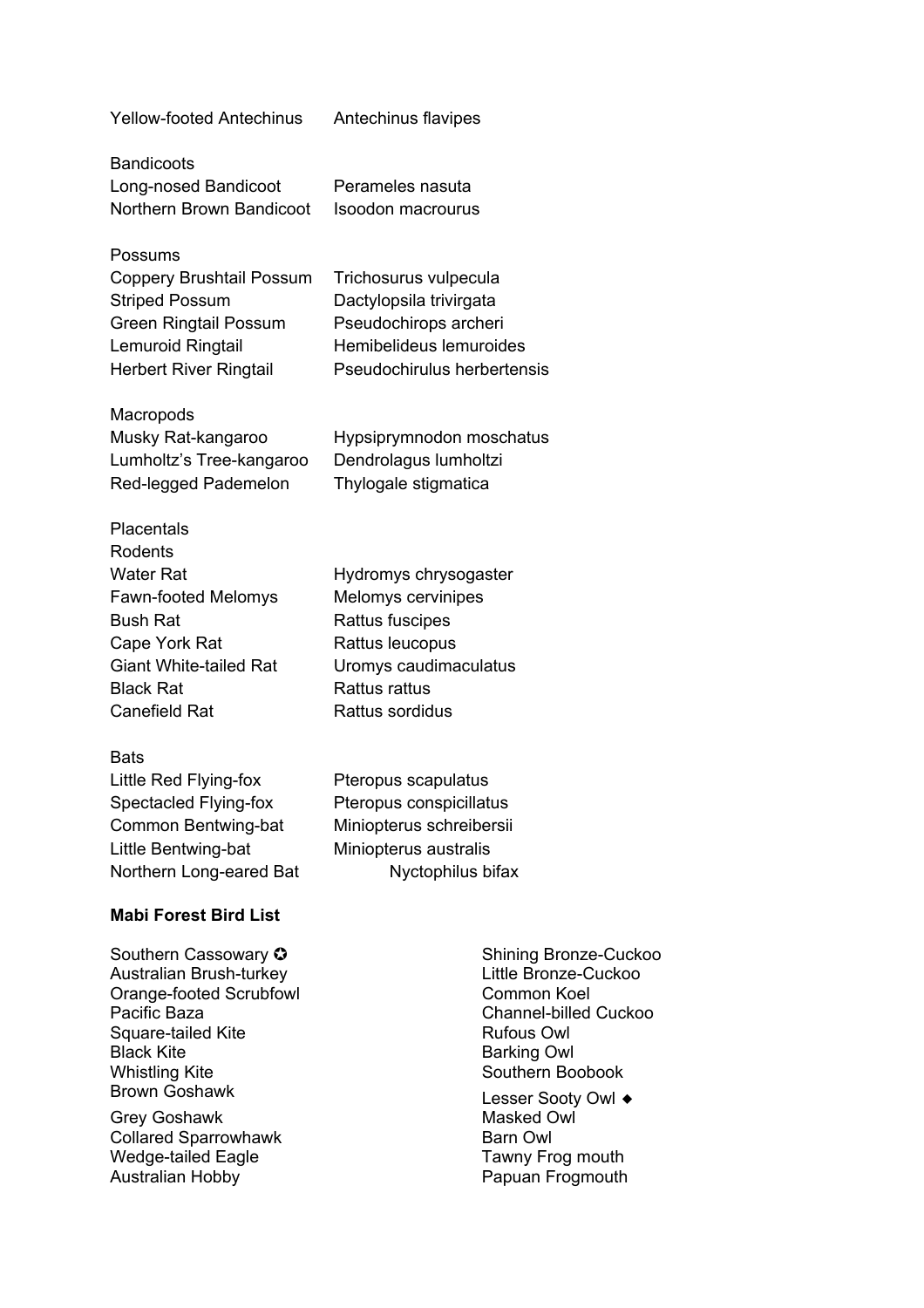Peregrine Falcon **Large-tailed Nightiar** Nankeen Kestrel **Australian Owlet-nightjar** Australian Owlet-nightjar Red-necked Crake White-rumped Swiftlet Bush-hen White-throated Needletail White-headed Pigeon Fork-tailed Swift Brown Cuckoo-Dove **Azure Kingfisher** Azure Kingfisher Emerald Dove **Little Kingfisher** Superb Fruit-Dove Laughing Kookaburra Rose-crowned Fruit-Dove<br>
Tonknot Piaeon<br>
Dollarbird<br>
Dollarbird Topknot Pigeon Sulphur-crested Cockatoo Spotted Pardalote Scaly-breasted Lorikeet White-browed Scrubwren

Australian King-Parrot Crimson Rosella **Brown Gerygone** Oriental Cuckoo **Fairy Gerygone** 

Fan-tailed Cuckoo

Noisy Friarbird **Rufous Fantail** Blue-faced Honeyeater Grey Fantail

Macleay's Honeyeater ◆ Spangled Drongo Lewin's Honeyeater **Barred Cuckoo-shrike** 

Bridled Honeyeater ◆ Cicadabird<br>Brown Honeyeater → Cicadabird Varied Triller Brown Honeyeater White-cheeked Honeyeater **Olive-backed Oriole** Eastern Spinebill **Figbird** Figbird Dusky Honeyeater **Black Butcherbird** Scarlet Honeyeater **Pied Butcherbird** Pale-yellow Robin **Pied Currawong** 

Grey-headed Robin ◆ Victoria's Riflebird ◆

Chowchilla ◆ Torresian Crow<br>
Eastern Whipbird 
Bastern Whippid Eastern Whipbird

Little Shrike-thrush Satin Bowerbird

Bower's Shrike-thrush ◆ <br>
Yellow-breasted Boatbill 
Yellow-breasted Boatbill

Pellow-bellied Sunbird Yellow-breasted Boatbill Black-faced Monarch Mistletoebird Spectacled Monarch Welcome Swallow White-eared Monarch **Tree Martin** 

Leaden Flycatcher Silvereye Satin Flycatcher Metallic Starling

**Wet Tropics endemic species** 

✪ **Now extinct from Mabi Forest**

Wompoo Fruit-Dove **Buff-breasted Paradise-Kingfisher** Red-tailed Black-Cockatoo White-throated Treecreeper Rainbow Lorikeet Yellow-throated Scrubwren

Double-eyed Fig-Parrot <br>
Atherton Scrubwren ◆<br>
Australian King-Parrot 
Australian Australian Australian Australian Australian Australian Australian Australia

Brush Cuckoo Mountain Thornbill ♦<br>Ean-tailed Cuckoo Mountain Thornbill ♦<br>Helmeted Friarbird

Golden Whistler Tooth-billed Bowerbird ◆<br>Rufous Whistler Colden Downshird

Golden Bowerbird ◆

Pied Monarch ◆ Fairy Martin